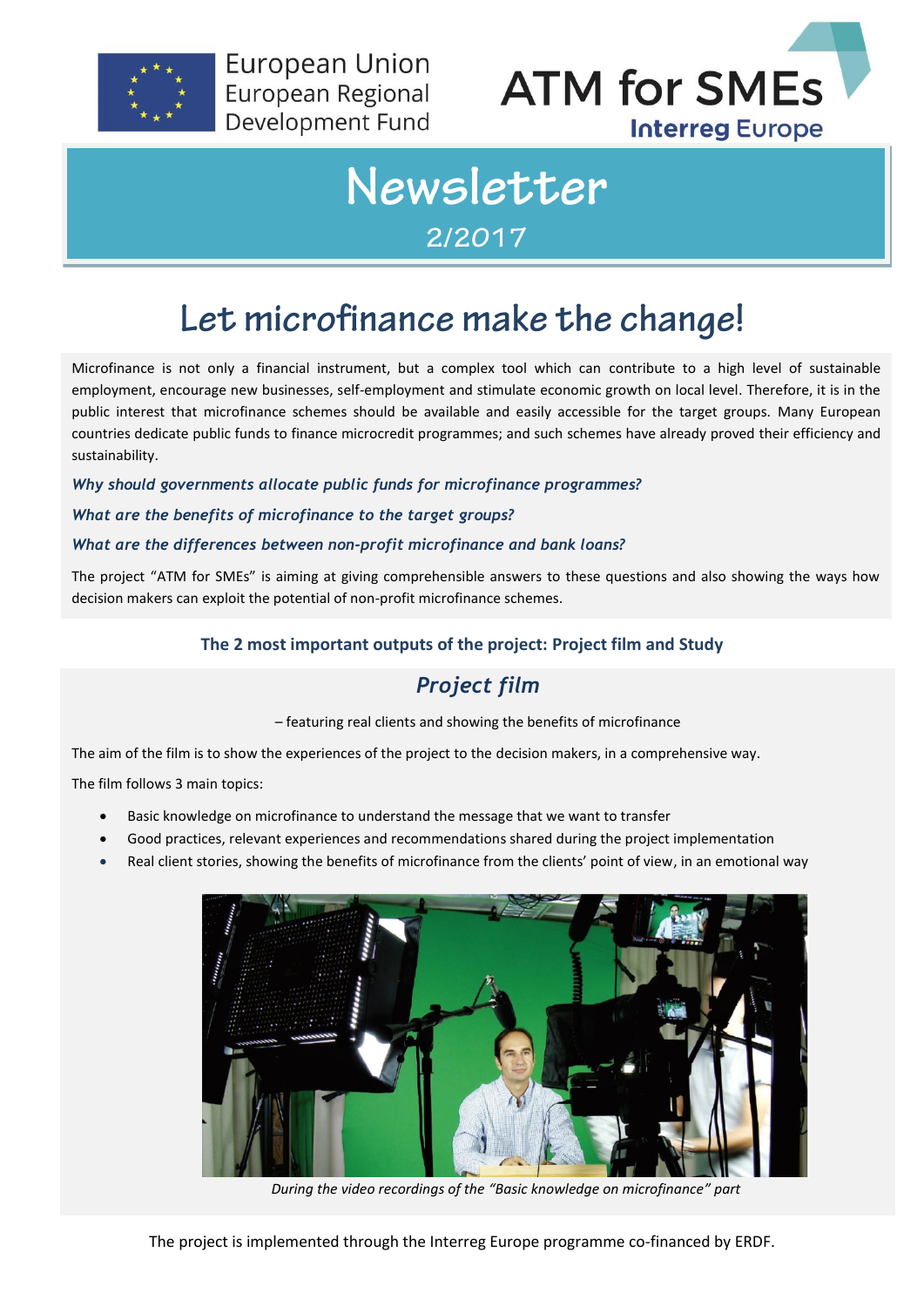

### **European Union** European Regional Development Fund



The movie is being shot using the latest technology and is following a professional scenario, with regard to the following:

- The length of the project movie is between 30 and 60 minutes, depending on the length of the interviews
- The interviews were recorded in local language to outline the transnational feature of the project. The final version will be English speaking, with subtitles where relevant.





*Click on the picture to play the werk videos of the video recordings in Offenbach and Oslo*

The project video follows the important events of the "ATM for SMEs" project. It contains interviews of project partners and real clients who tell how microfinance helped them moving forward. The video clearly demonstrates that microcredit is the only way out from the financial exclusion and can literally change the life of the entrepreneurs who run small businesses.

#### *Release date: September 2018*

### *Study*

– Utilization of public funds in microfinance



The comparative study will analyse the legal framework of microfinancing in the participating regions, the utilization of public funds in microfinance programmes and the implementation of the European provisions towards microfinance and the so-called "Roman directives" (common recommendations for non-profit microcredit providers). The study will also formulate proposals towards decision makers on how to run microfinance schemes. (committee)

*Release date: December 2017*

#### *Project background*

The **"ATM for SMEs" project** is implemented in the framework of the INTERREG EUROPE programme. The aim of the project is to prevent the lack of access to credit and financial exclusion, which represents a serious obstacle to business creation, through the exchange of local policies, innovative solutions and good practices.

The "ATM for SME"s consortium is lead by Fejér Enterprise Agency (HU), and is characterized by a balanced proportion of managing authorities and microfinance institutions, and a European level advisory partner.

*Project information*

*Number of partners: 10 Countries involved: Hungary, Germany, Poland, Italy, Spain, Norway, Croatia, Belgium Main outputs: 9 regional action plans, 6 study trips, 9 improved policies, 6 new projects generated Project duration: 4/2016 – 3/2021 ERDF funding: 1.341.720 €*